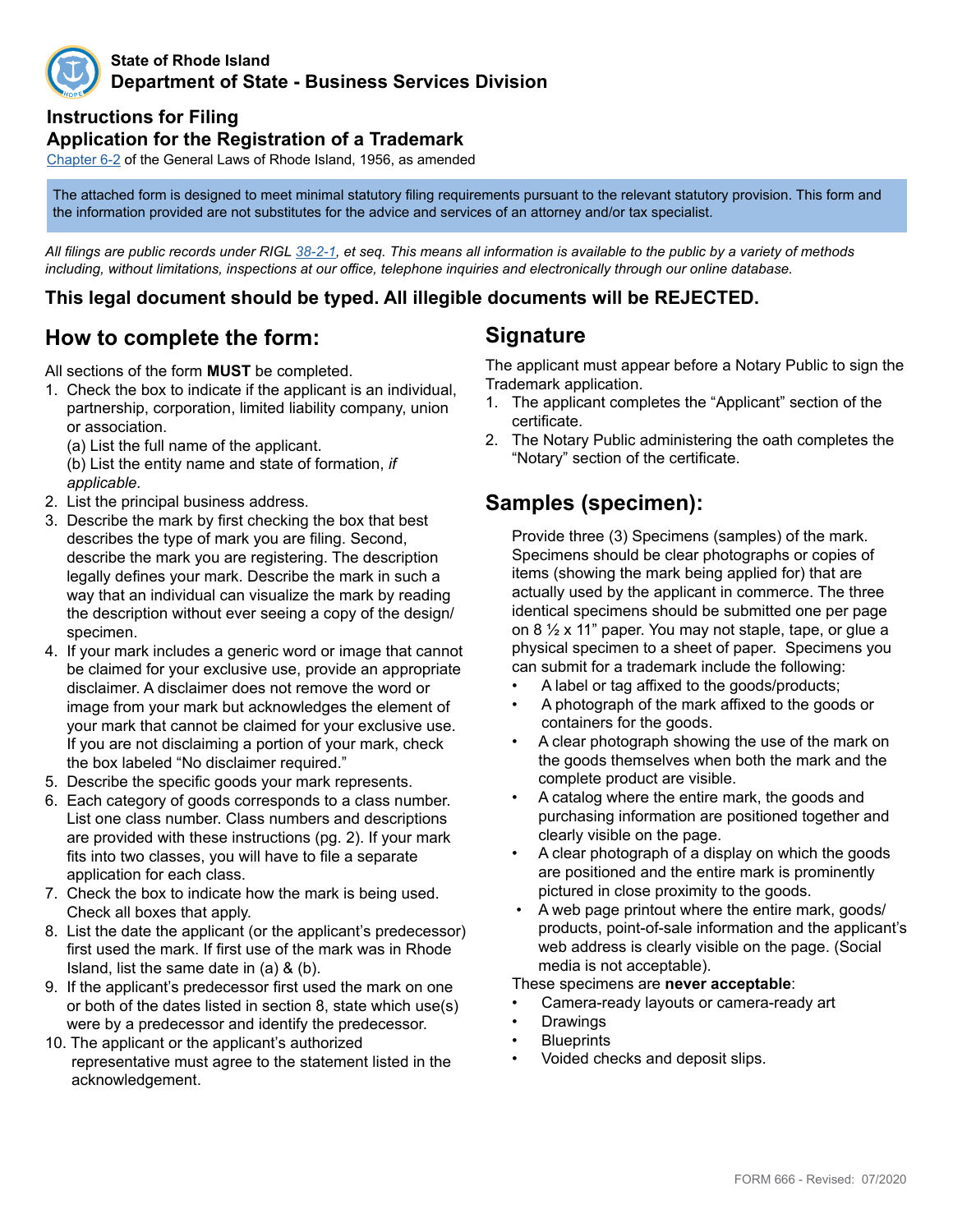

**State of Rhode Island Department of State - Business Services Division**

**Instructions for Filing Application for the Registration of a Trademark** Chapte[r 6](http://webserver.rilin.state.ri.us/Statutes/TITLE6/6-2/INDEX.HTM)-2 of the General Laws of Rhode Island, 1956, as amended

# **How to pay the filing fee:**

The filing fee is \$50, payable in person via cash, credit card, or check at the Business Services Division, located at 148 W. River Street, Ste. 1, Providence, RI 02904. You can also submit your application by mail and pay via check made payable to RI Department of State. Each class number requires an additional application. Contact our office at (401) 222-3040 for further information.

## **How to maintain your mark:**

The registration is active for ten (10) years. We will send a courtesy reminder six (6) months before the expiration date. If your address changes, file Form 668, Change of Address for a Trademark or Service Mark Registration.

 It is your legal responsibility to police and protect your registered trademark or service mark. The Rhode Island Secretary of State's office cannot provide legal advice, send notices on your behalf to others, or prosecute infringement on your registered mark. All trademark/ service mark disputes are handled by legal action. If you feel your mark has been compromised by another party, you should contact a qualified attorney.

# **How to confirm your filing:**

Registrations are retrievable and viewable through our website. Successful filings will receive a certificate. Filings that cannot be processed will be posted [online](http://business.sos.ri.gov/corpreject/corprejectionslist.asp) and then returned. To confirm your submission and obtain evidence of your filing:

- Go to our Trademark/Service Mark [Database](http://business.sos.ri.gov/corpweb/TrademarkSearch/TrademarkSearch.aspx)
- Enter the name or ID number of your mark and click "Search"
- Click on the link to your original number, scroll down, click on the image
- Filing rejections can be viewed online via the [Rejected Filings Viewer](http://business.sos.ri.gov/corpreject/corprejectionslist.asp) on our website.

## **Classification of Goods:**

**CLASS 1** – Chemicals for use in industry, science and photography, as well as in agriculture, horticulture and forestry; unprocessed artificial resins, unprocessed plastics; fire extinguishing and fire prevention compositions; tempering and soldering preparations; substances for tanning animal skins and hides; adhesives for use in industry; putties and other paste fillers; compost, manures, fertilizers; biological preparations for use in industry and science.

**CLASS 2** – Paints, varnishes, lacquers; preservatives against rust and against deterioration of wood; colorants; dyes; inks for printing, marking and engraving; raw natural resins; metals in foil and powder form for use in painting, decorating, printing and art.

**CLASS 3** – Non-medicated cosmetics and toiletry preparations; non-medicated dentifrices; perfumery, essential oils; bleaching preparations and other substances for laundry use; cleaning, polishing, scouring and abrasive preparations.

**CLASS 4** – Industrial oils and greases, wax; lubricants; dust absorbing, wetting and binding compositions; fuels and illuminants; candles and wicks for lighting.

**CLASS 5** – Pharmaceuticals, medical and veterinary preparations; sanitary preparations for medical purposes; dietetic food and substances adapted for medical or veterinary use, food for babies; dietary supplements for humans and animals; plasters, materials for dressings; material for stopping teeth, dental wax; disinfectants; preparations for destroying vermin; fungicides, herbicides.

**CLASS 6** – Common metals and their alloys, ores; metal materials for building and construction; transportable buildings of metal; non-electric cables and wires of common metal; small items of metal hardware; metal containers for storage or transport; safes.

**CLASS 7** – Machines, machine tools, power-operated tools; motors and engines, except for land vehicles; machine coupling and transmission components, except for land vehicles; agricultural implements, other than hand-operated hand tools; incubators for eggs; automatic vending machines.

**CLASS 8** – Hand tools and implements, hand-operated; cutlery; side arms, except firearms; razors.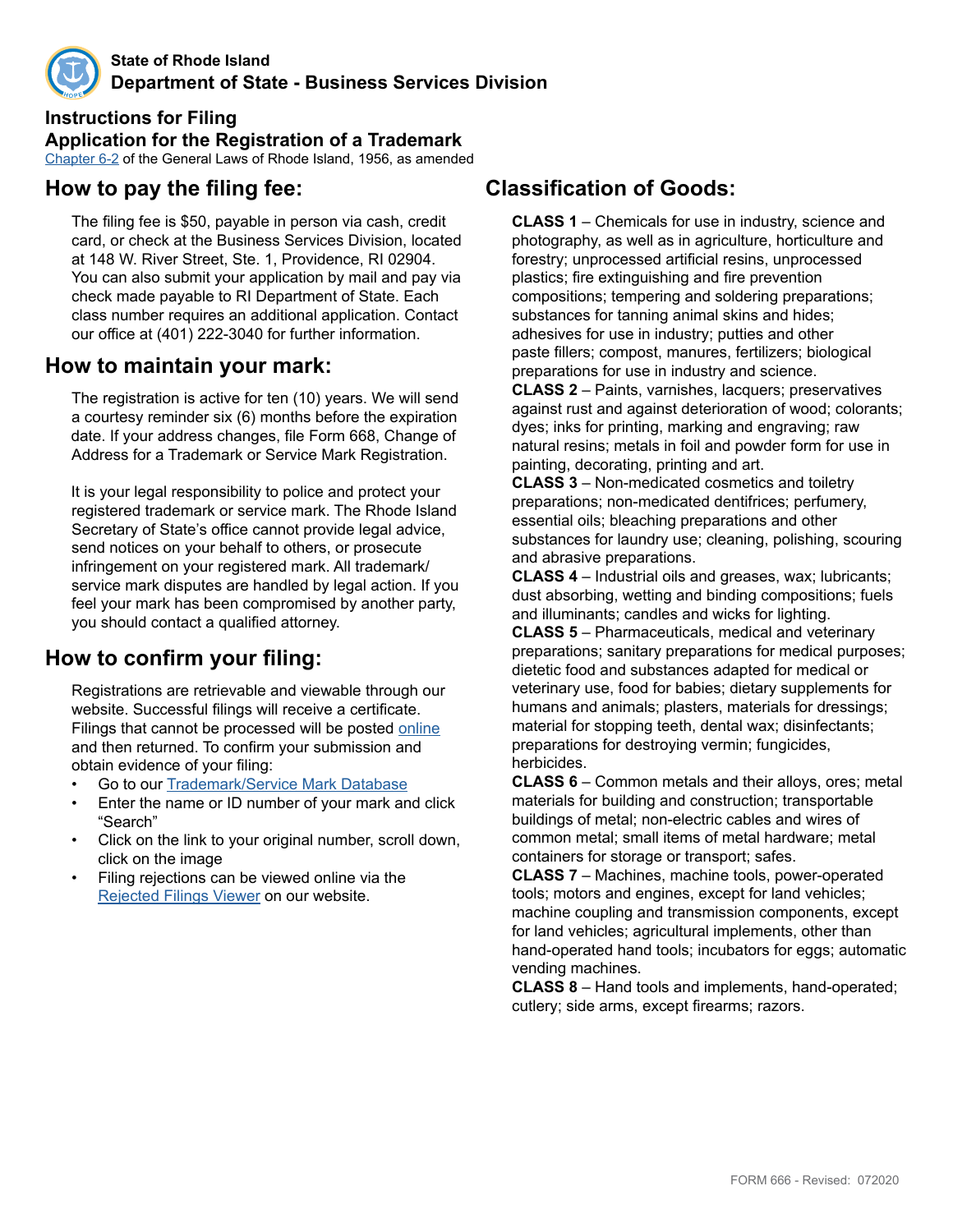

## **Instructions for Filing**

**Application for the Registration of a Trademark**

Chapte[r 6](http://webserver.rilin.state.ri.us/Statutes/TITLE6/6-2/INDEX.HTM)-2 of the General Laws of Rhode Island, 1956, as amended

# **Classification of Goods Cont'd**

**CLASS 9** – Scientific, nautical, surveying, photographic, cinematographic, optical, weighing, measuring, signaling, checking (supervision), life-saving and teaching apparatus and instruments; apparatus and instruments for conducting, switching, transforming, accumulating, regulating or controlling electricity; apparatus for recording, transmission or reproduction of sound or images; magnetic data carriers, recording discs; compact discs, DVDs and other digital recording media; mechanisms for coin-operated apparatus; cash registers, calculating machines, data processing equipment, computers; computer software; fire-extinguishing apparatus.

**CLASS 10** – Surgical, medical, dental and veterinary apparatus and instruments; artificial limbs, eyes and teeth; orthopedic articles; suture materials; therapeutic and assistive devices adapted for the disabled; massage apparatus; apparatus, devices and articles for nursing infants; sexual activity apparatus, devices and articles.

**CLASS 11** – Apparatus for lighting, heating, steam generating, cooking, refrigerating, drying, ventilating, water supply and sanitary purposes.

**CLASS 12** – Vehicles; apparatus for locomotion by land, air or water.

**CLASS 13** – Firearms; ammunition and projectiles; explosives; fireworks.

**CLASS 14** – Precious metals and their alloys; jewelry, precious and semi-precious stones; horological and chronometric instruments.

**CLASS 15** – Musical instruments.

**CLASS 16** – Paper and cardboard; printed matter, bookbinding material; photographs; stationery and office requisites, except furniture; adhesives for stationery or household purposes; drawing materials and materials for artists; paintbrushes; instructional and teaching materials; plastic sheets, films and bags for wrapping and packaging; printers' type; printing blocks.

**CLASS 17** – Unprocessed and semi-processed rubber, gutta-percha, gum, asbestos, mica and substitutes for all these materials; plastics and resins in extruded form for use in manufacture; packing, stopping and insulating materials; flexible pipes, tubes and hoses, not of metal. **CLASS 18** – Leather and imitations of leather; animal skins and hides; luggage and carrying bags; umbrellas and parasols; walking sticks; whips, harness and saddlery; collars, leashes and clothing for animals. **CLASS 19** – Building materials (non-metallic); non-metallic rigid pipes for building; asphalt, pitch and bitumen; non-metallic transportable buildings; monuments, not of metal.

**CLASS 20** – Furniture, mirrors, picture frames; containers, not of metal, for storage or transport; unworked or semi-worked bone, horn, whalebone or mother-of-pearl; shells; meerschaum; yellow amber. **CLASS 21** – Household or kitchen utensils and containers; cookware and tableware, except forks, knives and spoons; combs and sponges; brushes, except paintbrushes; brush-making materials; articles for cleaning purposes; unworked or semi-worked glass, except building glass; glassware, porcelain and earthenware.

**CLASS 22** – Ropes and string; nets; tents and tarpaulins; awnings of textile or synthetic materials; sails; sacks for the transport and storage of materials in bulk; padding, cushioning and stuffing materials, except of paper, cardboard, rubber or plastics; raw fibrous textile materials and substitutes therefor.

**CLASS 23** – Yarns and threads, for textile use.

**CLASS 24** – Textiles and substitutes for textiles; curtains of textile or plastic.

**CLASS 25** – Clothing, footwear, headgear.

**CLASS 26** – Lace and embroidery, ribbons and braid; buttons, hooks and eyes, pins and needles; artificial flowers; hair decorations; false hair.

**CLASS 27** – Carpets, rugs, mats and matting, linoleum and other materials for covering existing floors; wall hangings (non-textile).

**CLASS 28** – Games, toys and playthings; video game apparatus; gymnastic and sporting articles; decorations for Christmas trees.

**CLASS 29** – Meat, fish, poultry and game; meat extracts; preserved, frozen, dried and cooked fruits and vegetables; jellies, jams, compotes; eggs; milk and milk products; oils and fats for food.

**CLASS 30** – Coffee, tea, cocoa and artificial coffee; rice; tapioca and sago; flour and preparations made from cereals; bread, pastries and confectionery; edible ices; sugar, honey, treacle; yeast, baking-powder; salt; mustard; vinegar, sauces (condiments); spices; ice (frozen water).

**CLASS 31** – Raw and unprocessed agricultural, aquacultural, horticultural and forestry products; raw and unprocessed grains and seeds; fresh fruits and vegetables; fresh herbs; natural plants and flowers; bulbs, seedlings and seeds for planting; live animals; foodstuffs and beverages for animals; malt.

**CLASS 32** – Beers; mineral and aerated waters and other non-alcoholic beverages; fruit beverages and fruit juices; syrups and other preparations for making beverages.

**CLASS 33** – Alcoholic beverages (except beers). **CLASS 34** – Tobacco; smokers' articles; matches.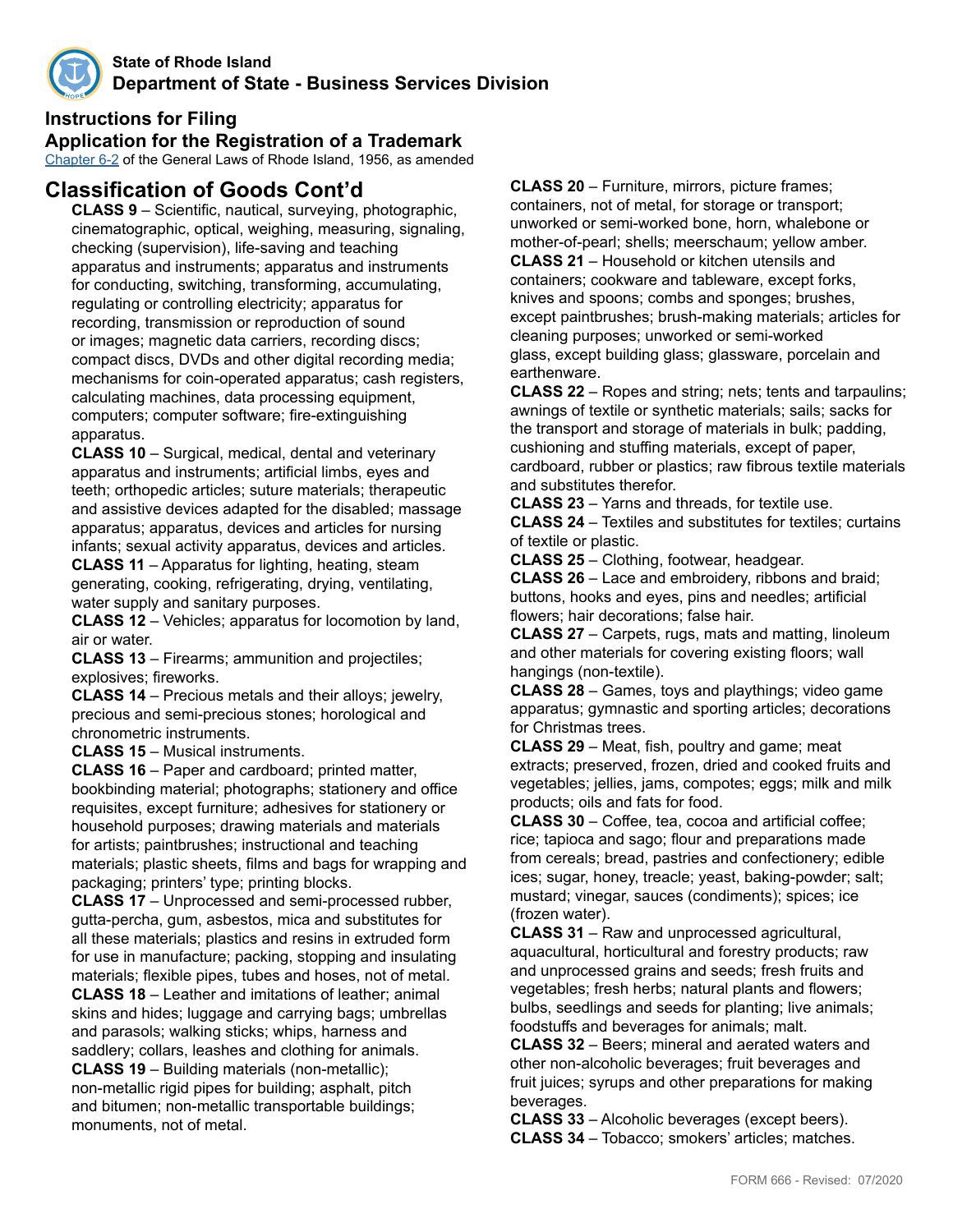

# **Application for the Registration of a Trademark**

Duration 10 years  $\rightarrow$  Filing Fee: \$50.00



| Pursuant to RIGL Chapter 6-2 the applicant submits the following application for the purpose |  |
|----------------------------------------------------------------------------------------------|--|
| of registering a service mark:                                                               |  |
|                                                                                              |  |

| 1. The applicant is a(an): CHECK ONE BOX ONLY         |                                                |           |  |  |  |
|-------------------------------------------------------|------------------------------------------------|-----------|--|--|--|
| Individual<br>Partnership                             |                                                |           |  |  |  |
| <b>Limited Liability Company</b><br>Corporation       |                                                |           |  |  |  |
| Association<br>Union                                  |                                                |           |  |  |  |
| (a) Applicant name, to be completed by an individual: | (b) Entity name, to be completed by an entity: |           |  |  |  |
| First:                                                | Name of Entity:                                |           |  |  |  |
|                                                       |                                                |           |  |  |  |
| Middle:                                               |                                                |           |  |  |  |
|                                                       |                                                |           |  |  |  |
|                                                       |                                                |           |  |  |  |
| Last:                                                 | State of Formation:                            |           |  |  |  |
|                                                       |                                                |           |  |  |  |
|                                                       |                                                |           |  |  |  |
| 2. Principal place of business:                       |                                                |           |  |  |  |
| Street address:                                       |                                                |           |  |  |  |
|                                                       |                                                |           |  |  |  |
| City/Town:                                            | State:                                         | Zip Code: |  |  |  |
|                                                       |                                                |           |  |  |  |
| 3. About the mark: Mark includes CHECK ONE BOX ONLY   |                                                |           |  |  |  |
| Words Only<br>Logo Only<br>Words and Logo             |                                                |           |  |  |  |
| Provide a complete description of the mark:           |                                                |           |  |  |  |
|                                                       |                                                |           |  |  |  |
|                                                       |                                                |           |  |  |  |
|                                                       |                                                |           |  |  |  |
|                                                       |                                                |           |  |  |  |
|                                                       |                                                |           |  |  |  |

**MAIL TO: Division of Business Services** 148 W. River Street, Providence, Rhode Island 02904-2615 **Phone:** (401) 222-3040 **Website:** www.sos.ri.gov

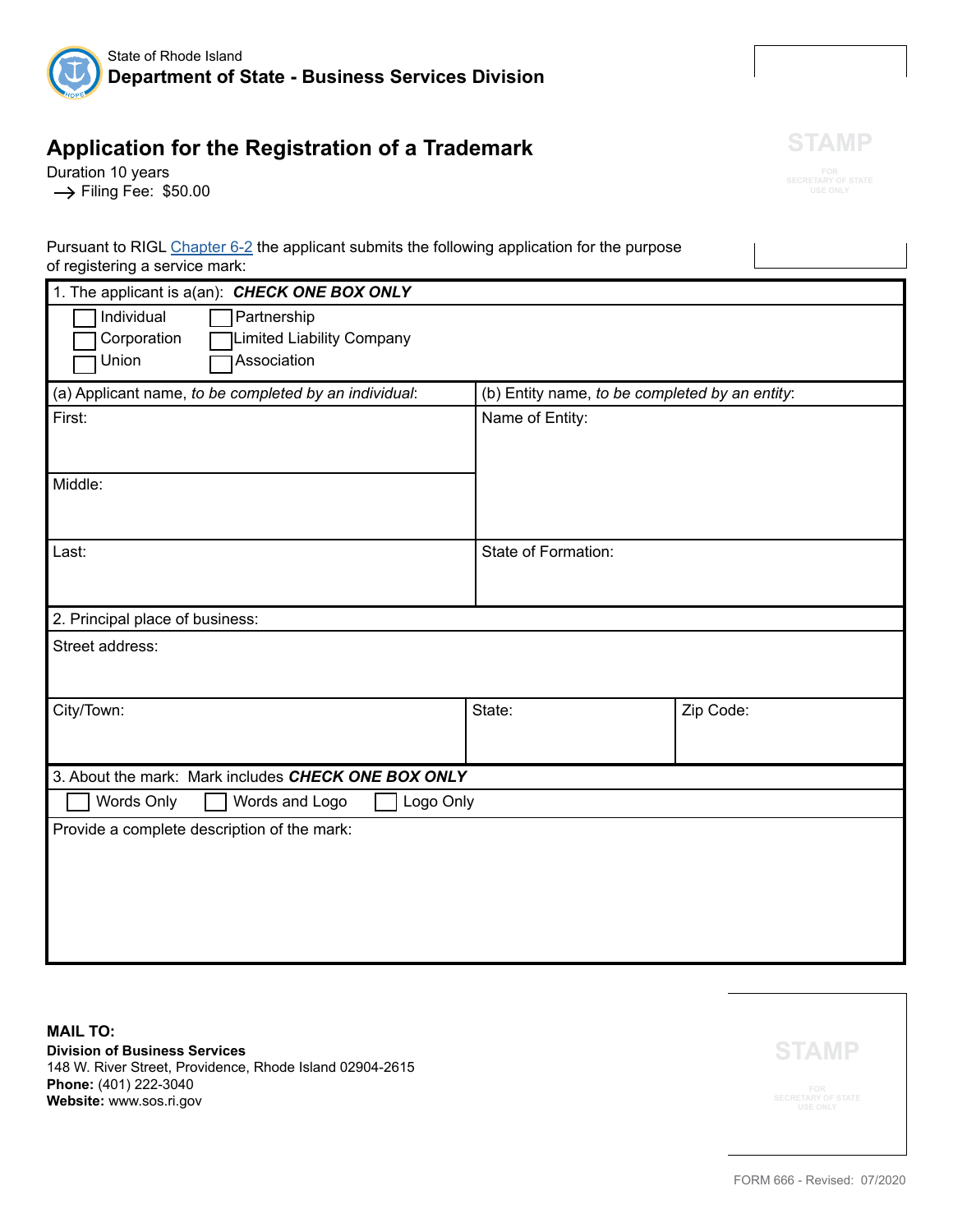|                                                                                                                                                                                                                                                                                                                                                                                                        | 4. Use this space to disclaim components of the mark that are generic or descriptive of the goods, if applicable:             |                    |                       |                                                                                                |  |  |  |
|--------------------------------------------------------------------------------------------------------------------------------------------------------------------------------------------------------------------------------------------------------------------------------------------------------------------------------------------------------------------------------------------------------|-------------------------------------------------------------------------------------------------------------------------------|--------------------|-----------------------|------------------------------------------------------------------------------------------------|--|--|--|
|                                                                                                                                                                                                                                                                                                                                                                                                        |                                                                                                                               |                    |                       |                                                                                                |  |  |  |
|                                                                                                                                                                                                                                                                                                                                                                                                        |                                                                                                                               |                    |                       | No disclaimer required                                                                         |  |  |  |
| 5. Describe the specific goods that the mark will represent:                                                                                                                                                                                                                                                                                                                                           |                                                                                                                               |                    |                       |                                                                                                |  |  |  |
|                                                                                                                                                                                                                                                                                                                                                                                                        |                                                                                                                               |                    |                       |                                                                                                |  |  |  |
| 6. Provide one class number:                                                                                                                                                                                                                                                                                                                                                                           |                                                                                                                               |                    |                       |                                                                                                |  |  |  |
|                                                                                                                                                                                                                                                                                                                                                                                                        |                                                                                                                               |                    |                       |                                                                                                |  |  |  |
| 7. How is the mark used? CHECK ALL THAT APPLY                                                                                                                                                                                                                                                                                                                                                          |                                                                                                                               |                    |                       |                                                                                                |  |  |  |
| directly to the goods                                                                                                                                                                                                                                                                                                                                                                                  |                                                                                                                               |                    |                       | to tags or labels affixed to the containers for the goods                                      |  |  |  |
| directly to the containers for the goods                                                                                                                                                                                                                                                                                                                                                               |                                                                                                                               |                    |                       | by displaying it in physical association with the goods in the<br>sale or distribution thereof |  |  |  |
| to tags or labels affixed to the goods                                                                                                                                                                                                                                                                                                                                                                 |                                                                                                                               |                    |                       |                                                                                                |  |  |  |
| 8. Date of the first use of mark by applicant or predecessor. (If first use of mark was in Rhode Island, use same date in<br>both a and b.)                                                                                                                                                                                                                                                            |                                                                                                                               |                    |                       |                                                                                                |  |  |  |
| (a) Anywhere                                                                                                                                                                                                                                                                                                                                                                                           |                                                                                                                               |                    | (b) In Rhode Island   |                                                                                                |  |  |  |
| 9. If either of the above first uses was by a predecessor of the applicant, state which use or uses were by a predecessor<br>and identify the predecessor.                                                                                                                                                                                                                                             |                                                                                                                               |                    |                       |                                                                                                |  |  |  |
| 10. As the applicant or applicant's authorized representative, I declare the mark is in use in the state of Rhode Island, I/<br>they own the mark and to the best of my knowledge no other person has the right to the use of the mark in this state either<br>in its identical form or in such near resemblance that when applied to my/their goods it will cause confusion, mistake or<br>deception. |                                                                                                                               |                    |                       |                                                                                                |  |  |  |
|                                                                                                                                                                                                                                                                                                                                                                                                        | Applicant: To the best of my knowledge or belief, the statements contained within this application are truthful and accurate. |                    |                       |                                                                                                |  |  |  |
| Type or Print Name of Applicant or Applicant's Authorized Representative                                                                                                                                                                                                                                                                                                                               |                                                                                                                               |                    | Title (if applicable) |                                                                                                |  |  |  |
| Signature of Applicant or Applicant's Authorized Representative                                                                                                                                                                                                                                                                                                                                        |                                                                                                                               |                    | Date                  |                                                                                                |  |  |  |
| Notary:                                                                                                                                                                                                                                                                                                                                                                                                |                                                                                                                               |                    |                       |                                                                                                |  |  |  |
| Name of<br>Notary                                                                                                                                                                                                                                                                                                                                                                                      |                                                                                                                               | <b>State</b>       | County                |                                                                                                |  |  |  |
| day of<br>.20<br>the applicant, known to me or proved through satisfactory evidence,<br>On<br>signed the application in my presence and swore or affirmed the statements in the application are truthful and accurate and<br>declared that they signed document in the indicated capacity.                                                                                                             |                                                                                                                               |                    |                       |                                                                                                |  |  |  |
| <b>Signature of Notary Public</b>                                                                                                                                                                                                                                                                                                                                                                      |                                                                                                                               |                    |                       | Date                                                                                           |  |  |  |
| Commission ID#                                                                                                                                                                                                                                                                                                                                                                                         | <b>Commission Expiration Date</b>                                                                                             | <b>Notary Seal</b> |                       |                                                                                                |  |  |  |